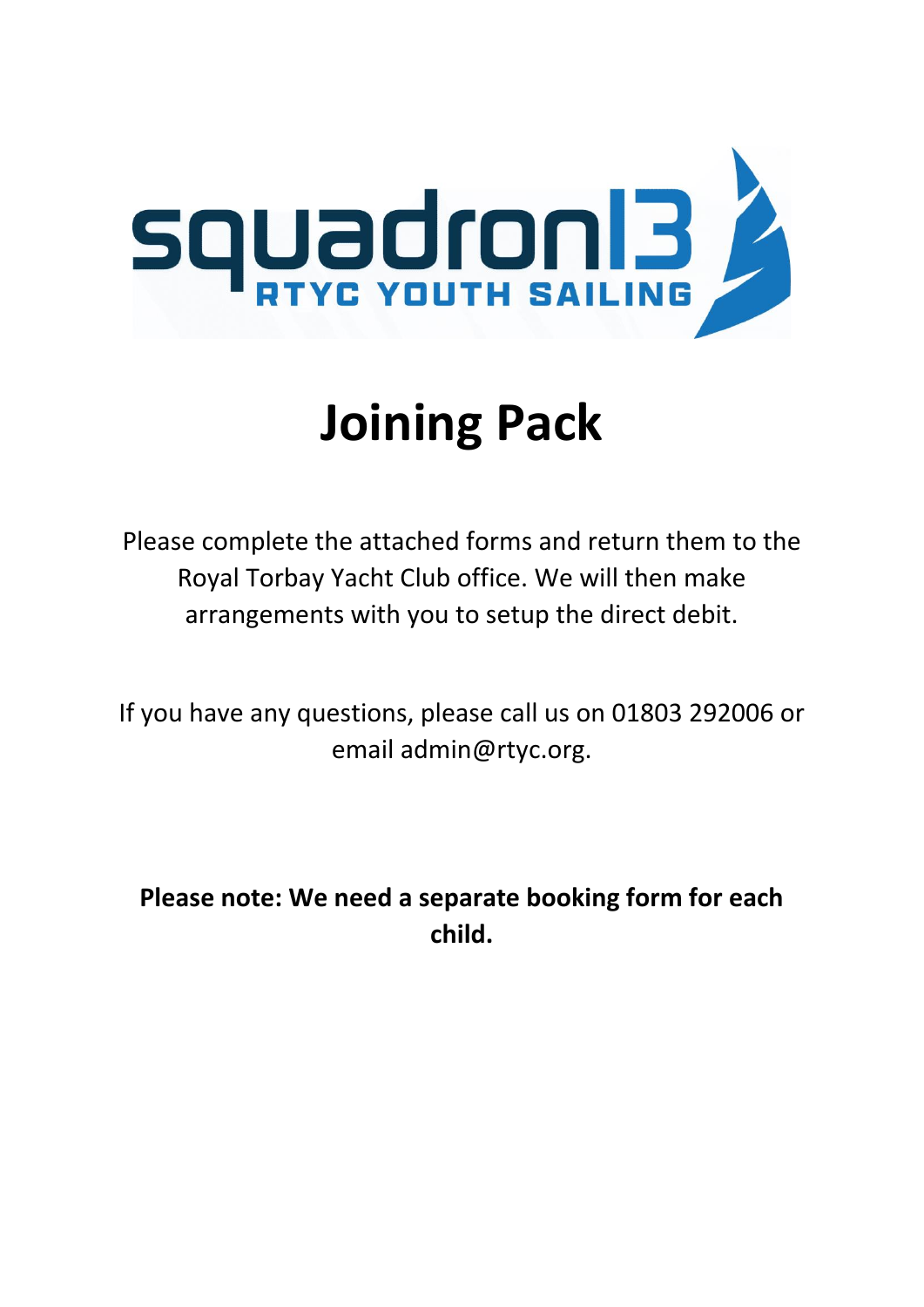



**Junior and Youth Sailing Booking Forms**

**Name: \_\_\_\_\_\_\_\_\_\_\_\_\_\_\_\_\_\_\_\_\_\_\_\_\_\_\_\_\_\_\_\_\_\_\_\_\_\_\_\_\_\_\_\_**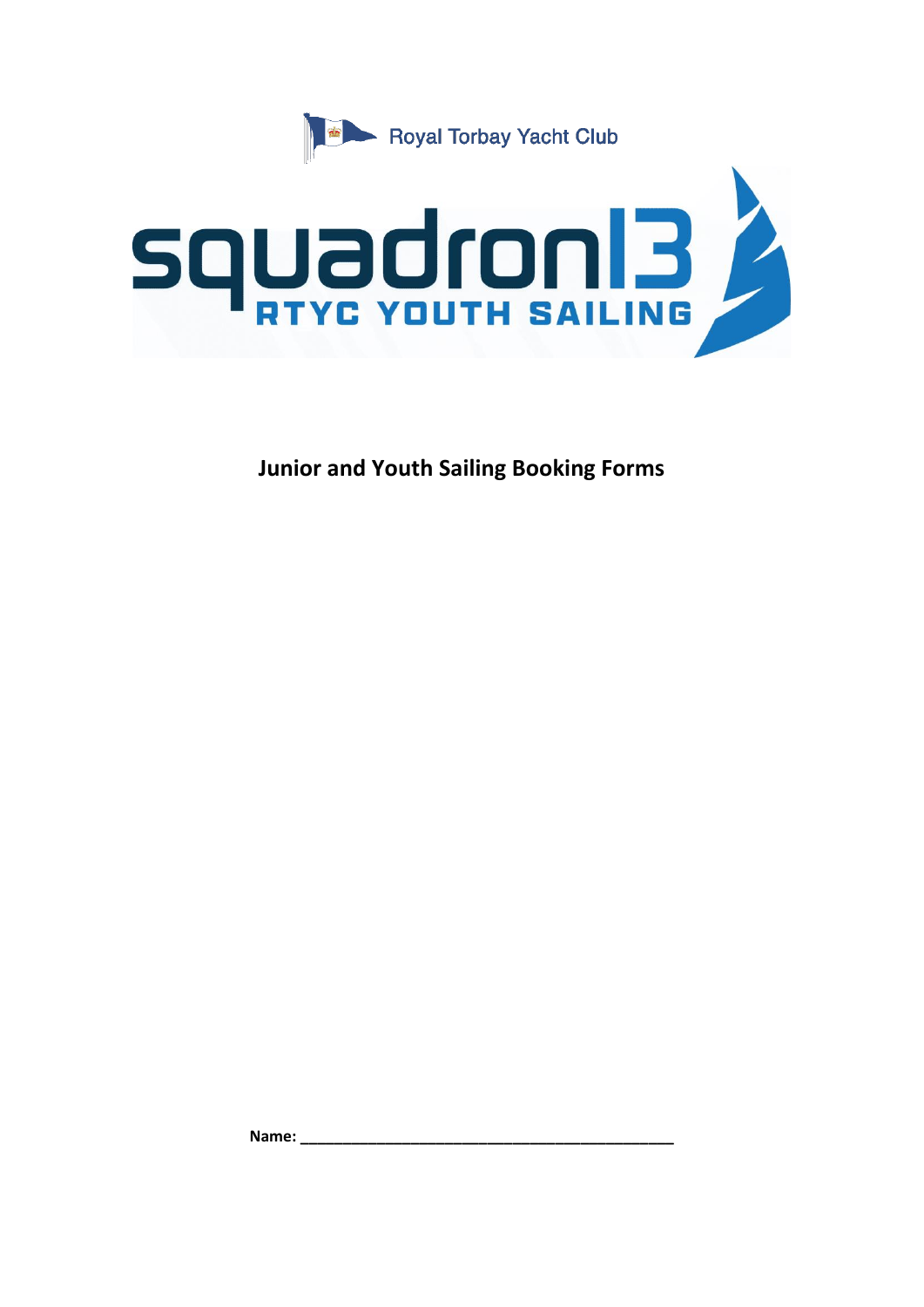# **Booking and Parental Consent form**

## **Squadron 13 Saturday Training Sessions**

## **EVENT DETAILS**

| Event name         | Squadron 13 - Saturday Club                         |
|--------------------|-----------------------------------------------------|
| Venue              | Royal Torbay Yacht Club                             |
| Event Coordinators | Simon Barnett (SI) / Steve Huish (PB<br>(Instructor |

## **PARTICIPANT CONTACT DETAILS**

| Name                                                                                      |  |
|-------------------------------------------------------------------------------------------|--|
|                                                                                           |  |
| Date of Birth                                                                             |  |
| Address                                                                                   |  |
|                                                                                           |  |
| Contact no.                                                                               |  |
| Email address:                                                                            |  |
| If you are under 18, your parent or guardian must complete and sign the Parental/Guardian |  |
| Agreement Form                                                                            |  |
|                                                                                           |  |

#### **ABOUT YOU**

| Do you have any previous boating experience                                                                                                                                                                      |                                                                                                                                  |
|------------------------------------------------------------------------------------------------------------------------------------------------------------------------------------------------------------------|----------------------------------------------------------------------------------------------------------------------------------|
| or qualifications?                                                                                                                                                                                               |                                                                                                                                  |
| If yes, please give brief details.                                                                                                                                                                               |                                                                                                                                  |
| Can you swim 25 metres?                                                                                                                                                                                          |                                                                                                                                  |
| In the interests of your safety do you have any<br>medical conditions or physical or mental<br>impairments that the organiser needs to be<br>aware of that may affect your ability to take<br>part in the Event? | Yes/No<br>If you answer yes please provide further details<br>in the Medical Information and Impairments<br>section of this form |
| Telephone number of emergency contact.                                                                                                                                                                           |                                                                                                                                  |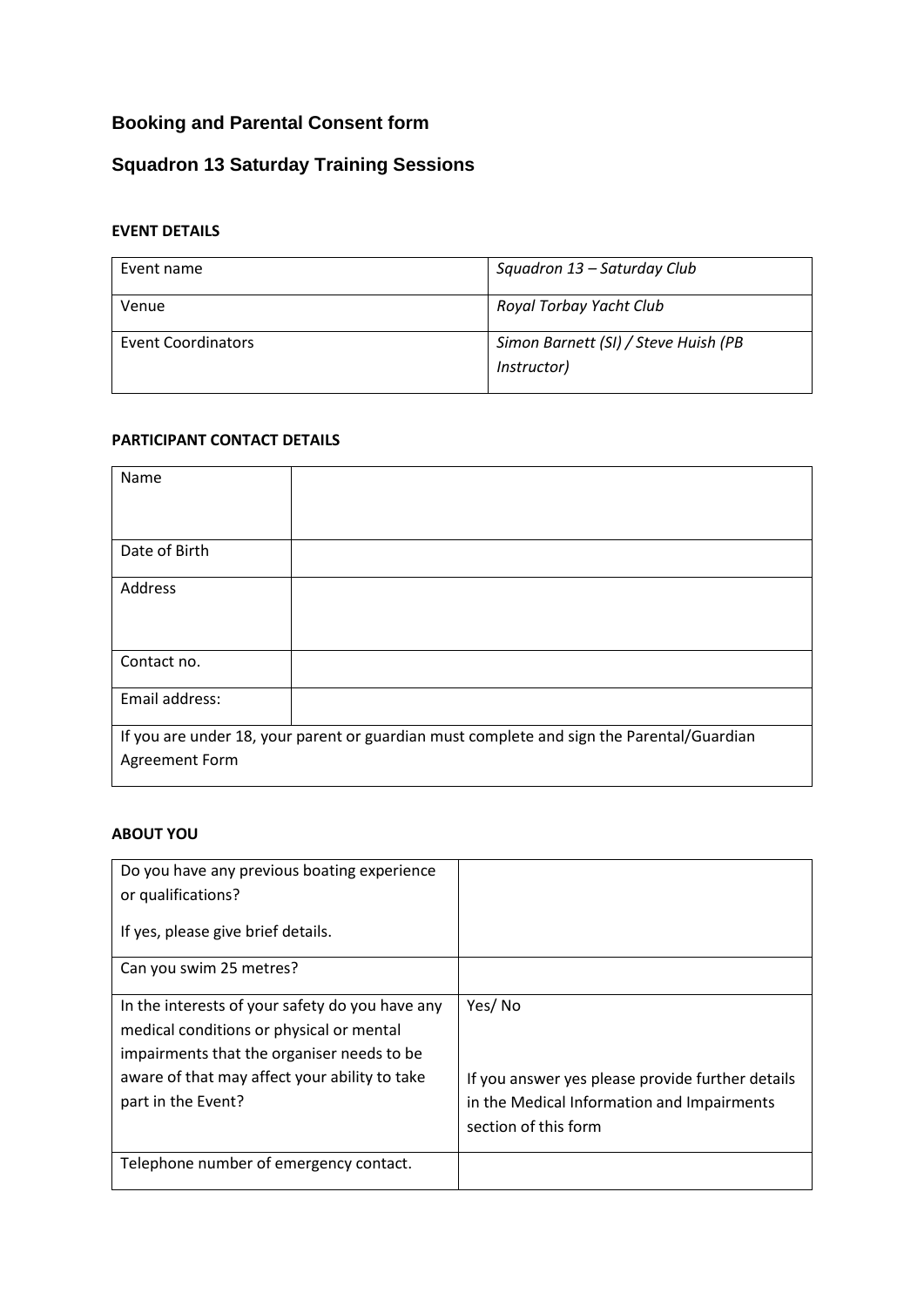#### **BOOKING TERMS**

## 1. RISK STATEMENT

It must be recognised that sailing is by its nature an unpredictable sport and therefore inherently involves an element of risk. By taking part in the Event, you agree and acknowledge that:

- (i) You are aware of the inherent element of risk involved in the sport and you accept responsibility exposing yourself to such inherent risk whilst taking part in the Event;
- (ii) You will comply at all times with the instructions of the Event Co-ordinator particularly with regard to handling of boats, wearing of buoyancy aids and the wearing of suitable clothing for the conditions;
- (iii) You accept responsibility for any injury, damage or loss to the extent caused by your own negligence;
- (iv) You will not participate in the Event if your ability to participate is impaired by alcohol, drugs or if you are otherwise unfit to participate;
- (v) You will inform the Event Co-ordinator if there have been any changes to the information provided on this form at the time of the Event.
- (vi) The provision of patrol boat cover is limited to such assistance as can be practically provided in the circumstances;
- (vii) You are aware of any specific risks drawn to your attention by the Event Co-ordinator.

## 2. CANCELLATION

You understand that the Event Co-ordinator may cancel or postpone the Event at any stage in the event of bad weather, equipment failure or otherwise.

## 3. MISCONDUCT

You understand that the Event Co-ordinator may exclude anyone from a particular session and evict anyone from the premises who refuses to comply with these Booking Terms or who misconducts themselves in any way or who causes damage or annoyance to other persons.

## 4. DATA PROTECTION

The Organiser has a Data Privacy Policy which can be found at http://rtyc.org/privacy/

Your data will be stored and used in accordance with that policy.

**The information you provide in this form will be used to facilitate your participation in the Event and to contact you. The Organiser would also like to include your contact details on a mailing list in order to make you aware of future events. We might also use social media channels to contact you or group messaging services Eg WhatsApp. This will be for the transfer of information relating to the training event.**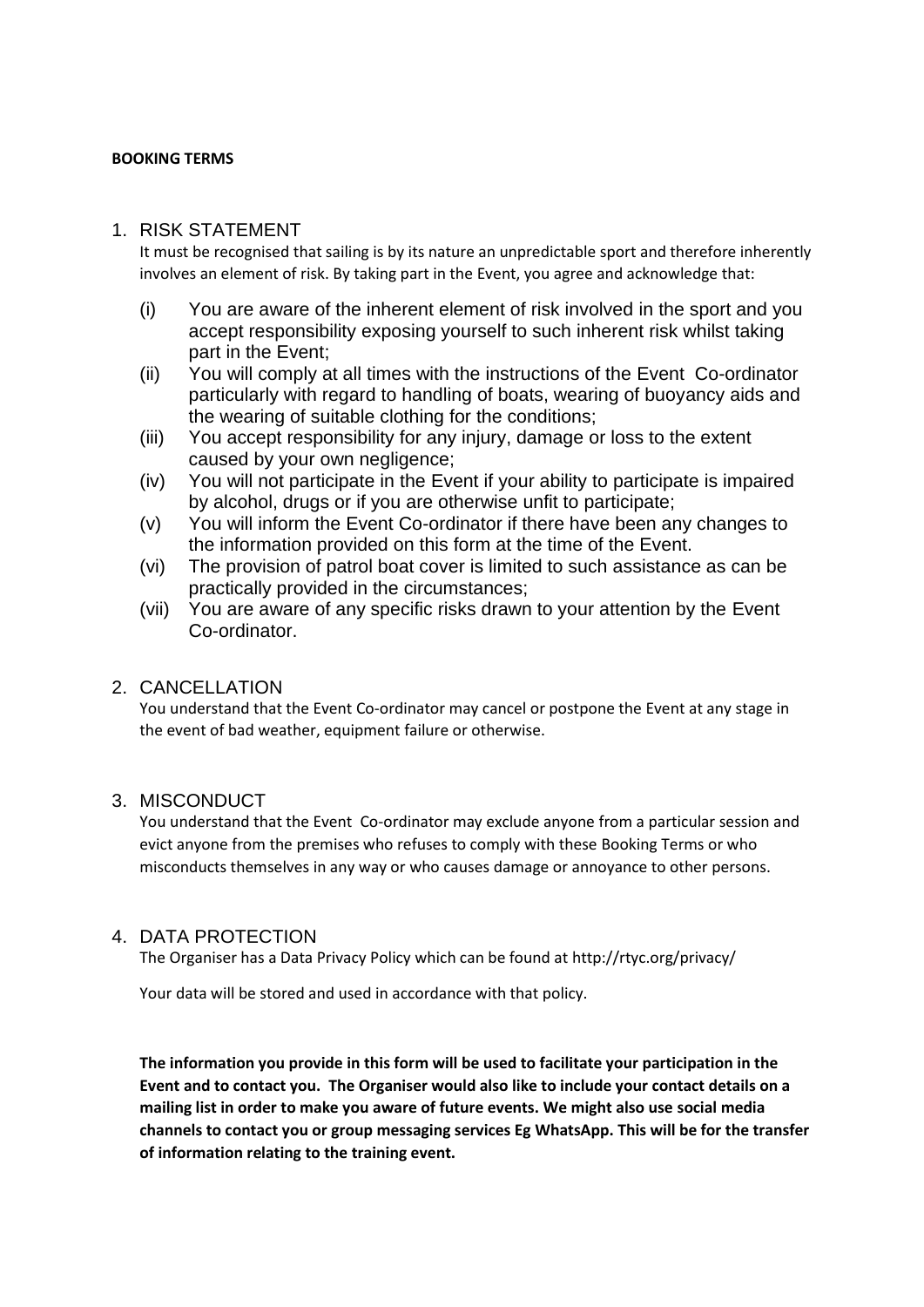If you would like to be included on this mailing list please tick here

If you wish to withdraw your agreement at any time, please contact admin@rtyc.org

#### AGREEMENT

I confirm that I have read and fully understand the above Booking Terms and agree to comply with them.

Signed………………… (The Participant) Date……………………….…………….

#### **PARENTAL/GUARDIAN AGREEMENT**

(to be completed if the participant is aged under 18)

| Name of participant                          |  |
|----------------------------------------------|--|
| Name of parent/guardian completing this form |  |
| Relationship to participant                  |  |
| Contact number during Event                  |  |

#### **Medical treatment**

I give permission to the organisers to administer any relevant treatment or medication to the abovenamed participant when or if necessary.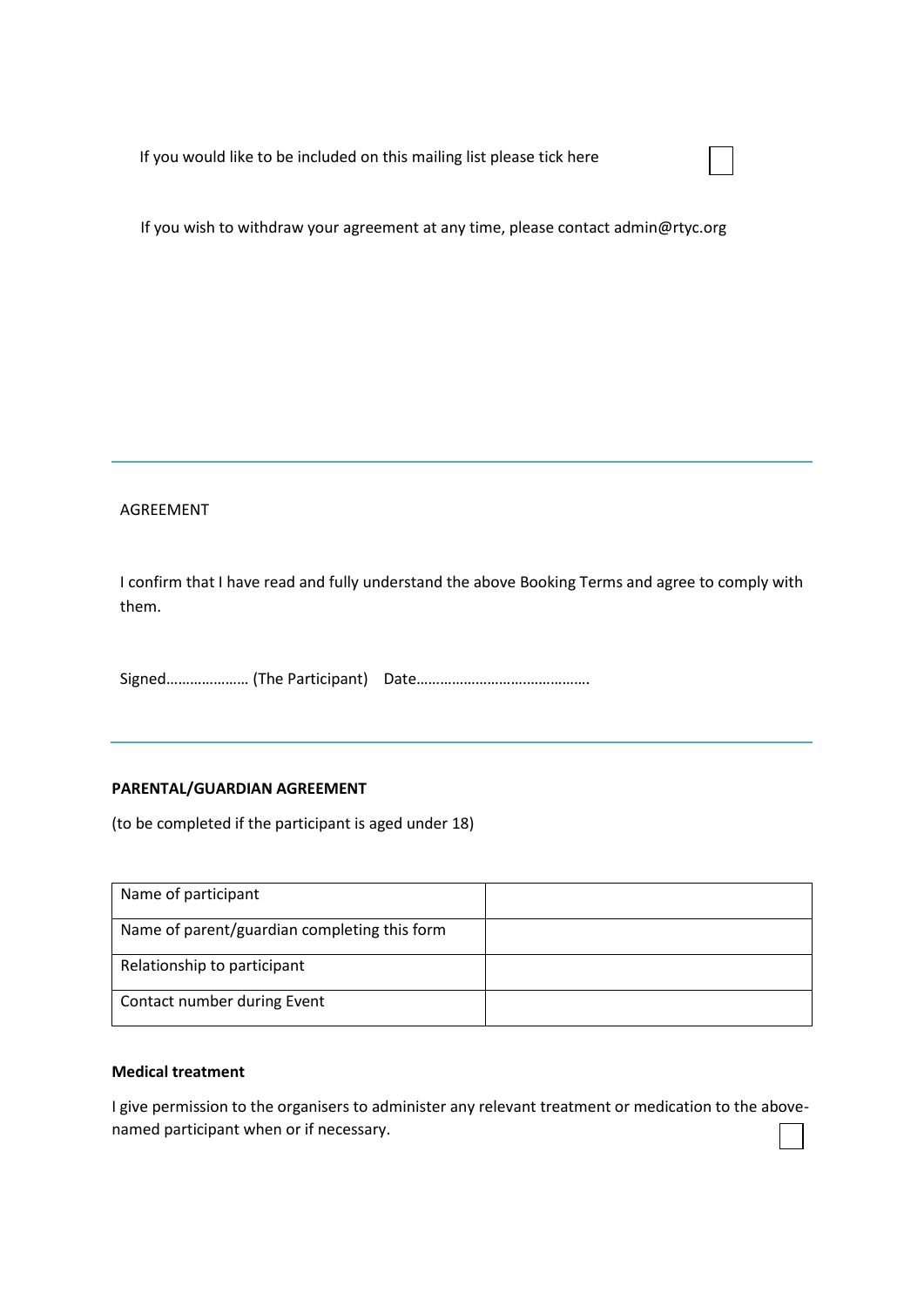In an emergency situation I authorise the organisers to take my child to hospital and give my full permission for any treatment required to be carried out in accordance with the hospital's diagnosis. I understand that I shall be notified, as soon as possible, of the hospital visit and any treatment given by the hospital.

#### **Use of your child's image**

The Organiser may arrange for images or videos to be taken at the Event and published on the Event or Organiser's website or social media channels to promote the Event or Organiser.

If you agree to the use of images of your child being used for this purpose, please tick here.

If you agree to the use of images of your child being used, please confirm below that your child is not under a court order which may prevent their image being published.

I confirm that my child is not under a court order which may prevent their image from being published.

If you later wish to withdraw your agreement, please contact admin@rtyc.org Please be aware that if you later decide to withdraw your agreement it will not be possible to remove your image from any printed material in circulation, or until the next edition or print of the item containing your image is released.

By agreeing to images being used, you agree to assign any copyright or any other right of ownership of these images to the Organiser.

#### **Permission for Child to leave Club**

If you agree to your child being able to make their own way home from Royal Torbay Yacht Club please tick here.

If you will collect your child from the Royal Torbay Yacht Club after training events please tick here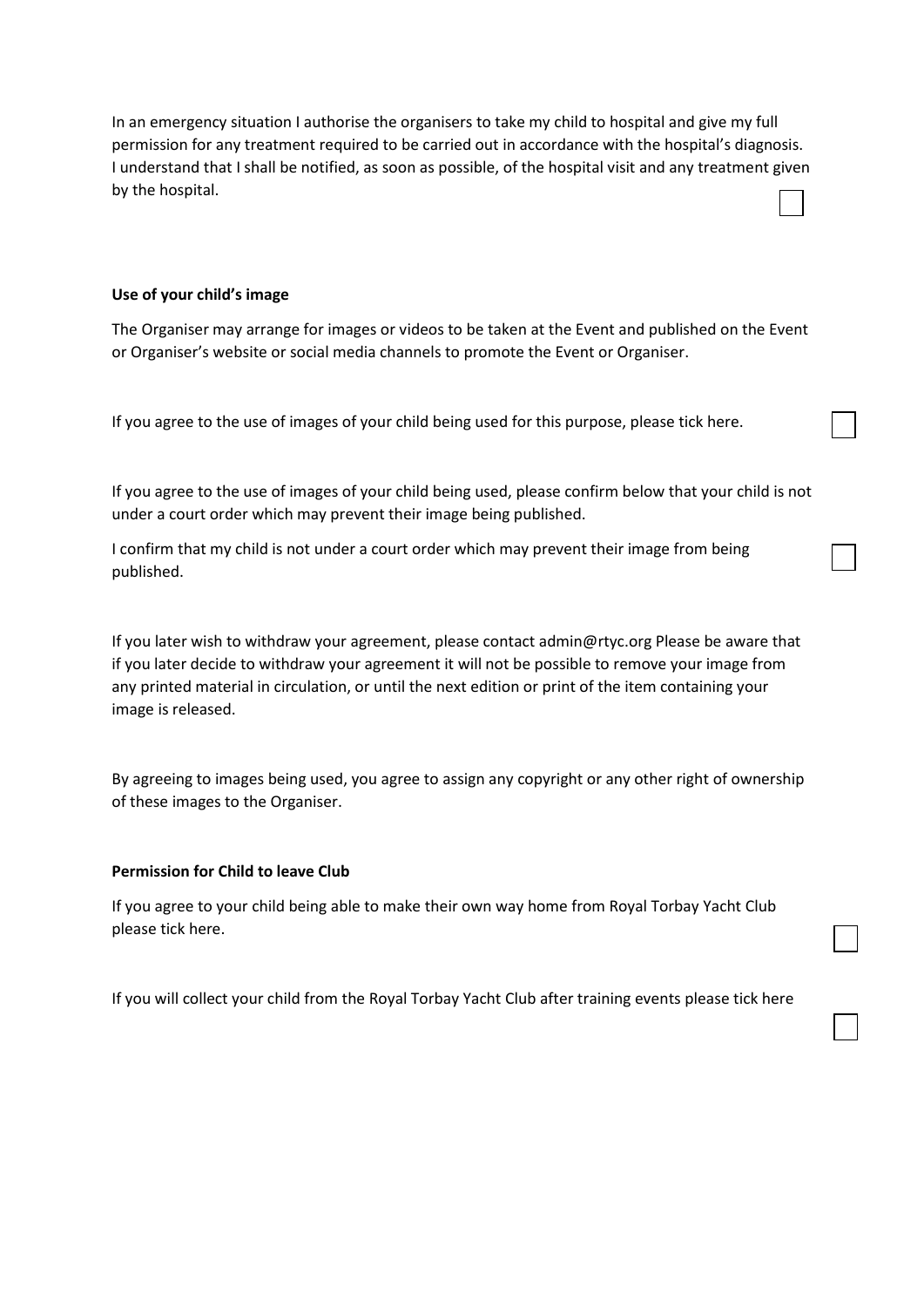#### PARENTAL/GUARDIAN AGREEMENT (if under 18)

I agree that \_\_\_\_\_\_\_\_\_\_\_\_\_\_\_\_\_ may take part in the Event. I confirm that I have read through the above conditions with him/her and that she/he understands and agrees with them. I also confirm that he/she takes part in the Event with my full agreement that that the particulars given above are correct and complete in all respects.

Signed…………………………………………Parent/Guardian……………………….

Date…………..